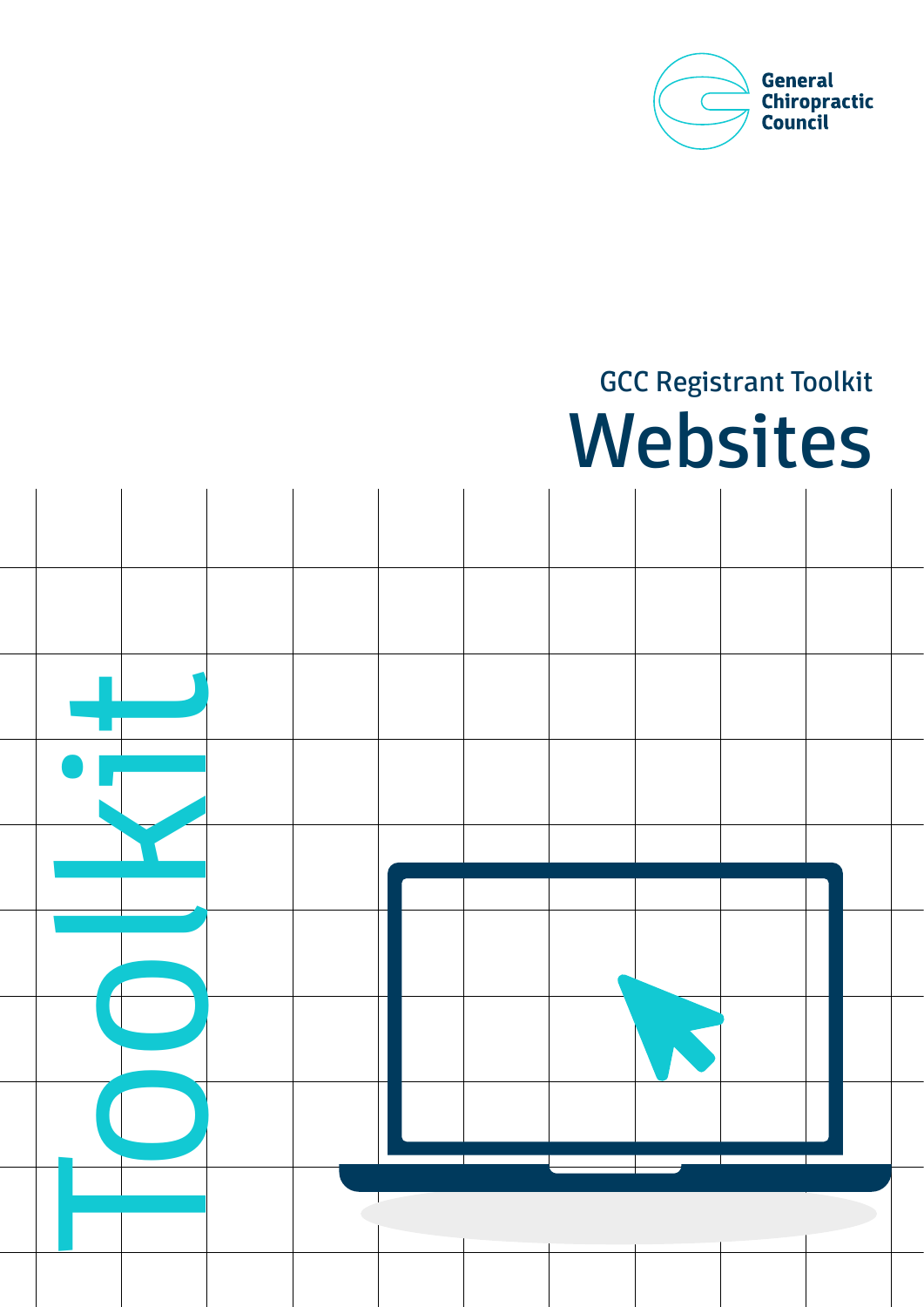### Your virtual shop window

Tim Berners-Lee, inventor of the World Wide Web, has expressed his surprise at the rapid growth and cultural and economic significance of his invention. From its creation in 1989, and public release in 1993, the internet has undeniably become an integral part of today's society.

As accessibility, ease of use and functionality of websites have increased, so too have the benefits to business. Today, businesses large and small can develop an online presence quickly and cost-effectively, presenting their products and services to an ever-growing global marketplace. In recent years, as we move from desktop to mobile devices, websites have become the first port of call for many customers. They have become the de facto shop window for many businesses.

Today, almost all chiropractors have an online presence, be it a business website and/or a social media profile. However, there are several requirements that a chiropractor must consider, when marketing or communicating their service or business via the internet.

In recent years, the GCC and Advertising Standards Authority (ASA) have received complaints regarding registrant websites, many of which have led to changes being required to their content. Today, the GCC continues to receive referrals on concerns about misleading or incorrect content.

Standards B3, B4 and B5 of the GCC's Standards of Conduct, Performance and Ethics for Chiropractors (the GCC Code) contain several provisions relating to marketing and communicating of chiropractic services or businesses. Furthermore, since 2011, the ASA CAP Code has extended its remit to cover advertising content on company websites and social media accounts.

The purpose of this GCC website toolkit, is to help chiropractors avoid some of the more common issues that have arisen when promoting their chiropractic practices or services, some of which have led to Fitness to Practise complaints.

The toolkit is not exhaustive but provides you with top-line definitions of what is likely to be acceptable or unacceptable in respect of website content. We would also recommend reading the GCC **[advertising](http://www.gcc-uk.org/toolkit-advertising)** and **[social media](http://www.gcc-uk.org/toolkit-social-media)** toolkits for further guidance.

### **CONTENTS**

- 3. Your website
- 5. Four rules when creating website content
- 7. What treatments can I advertise?
- 8. Claims and treatments beyond chiropractic
- 9. Presenting your credentials
- 10. Tips for creating online content
- 11. Advertising Standards Authority and CAP Code

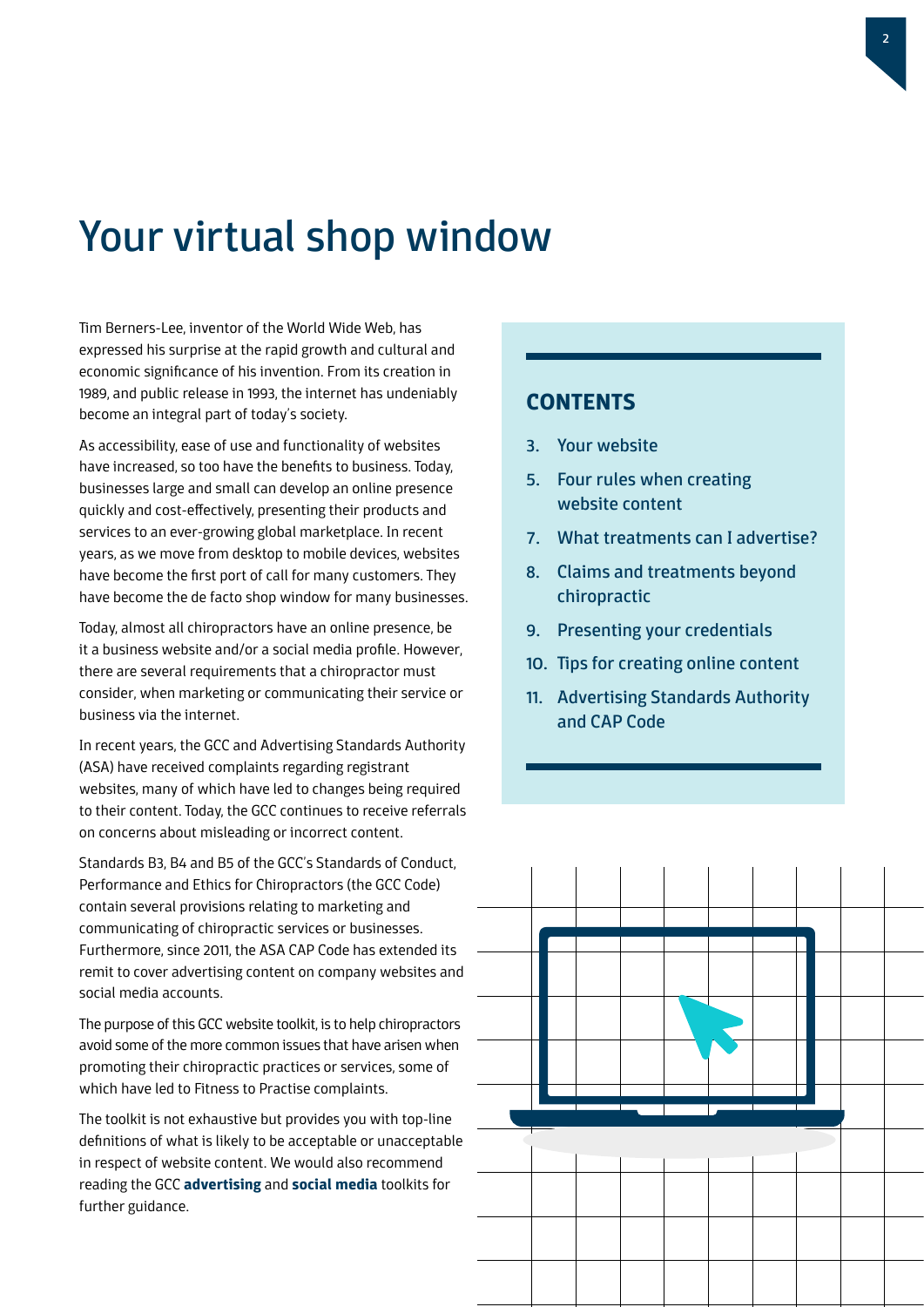### Your website

### **"Put simply, if it's on your website, it's your responsibility and liability."**

For the purposes of the ASA and the GCC, "your website" is defined as an online platform where you are in control of the content. Some businesses contract out the management of their websites to third-party providers. This can range from IT maintenance to content provision. However, regardless of whether you partly or fully contract out online activity, responsibility for ensuring that all content (original or third-party) is vetted and complies with the ASA and GCC Codes, remains with you.

If contracted to a practice or clinic, you are still responsible for ensuing all content relating to you, including your credentials and the treatments you provide, is correct.

### **Content versus advertising**

There are three general types of content that you may create and use to promote your online business presence, with most businesses using all three to varying degrees. These are content marketing, advertising and content advertising.

Content marketing: Where you, or a third-party contractor, create relevant content that is of interest and value to existing or potential patients. Content marketing helps build credibility and brand awareness for your business or service. If the content is considered insightful and helpful, it will hopefully encourage users to return to your website and use your services. Some common examples of content marketing are blogs, videos, webinars, podcasts and infographics.

This type of content is not deemed advertising, as you are not "pushing" your business or service for a sale, but providing commentary, insights or advice. It is therefore outside the remit of the ASA. However, the GCC may investigate if content is in breach of the **[GCC Code](http://www.gcc-uk.org/the-code)**.

Advertising: Content aimed at raising awareness of your brand and, in turn, the services or products that you offer. Its purpose is to grab attention and stimulate, persuade and activate the customer to purchase your product or service. There are many types of online and offline channels and tools available.

All advertising, including that contained within business websites, is overseen by the ASA. Refer to the GCC advertising toolkit for guidance on how to ensure your advertising is ASA and GCC compliant.

Content advertising: Created content that is advertised through paid-for channels. Its purpose is to encourage people to visit your website, eg. the Google Ads that generally appear at the top of search results, or social media advertisements. Like advertising, the ASA may review content advertising to ensure that it is compliant with the CAP Code (see back page for information on the ASA and the CAP Code).

### **Overseas content and advertising**

Some website platforms or companies are based outside the UK, and therefore ASA CAP Code jurisdiction can be harder to define or apply, even if targeted at UK customers/patients.

As a rule, the ASA CAP Code applies if:

- 1. the third-party contractor or website company has a UK-registered company address
- 2. marketing communications appear on websites with a ".uk"
- 3. marketing and communications specifically target people in the UK

Even if none of these rules apply, you can still be investigated by the relevant authority from where the advertising or content originated. As a member of the European Advertising Standards Alliance, the ASA may refer a complaint via the Alliance's cross-border complaints system.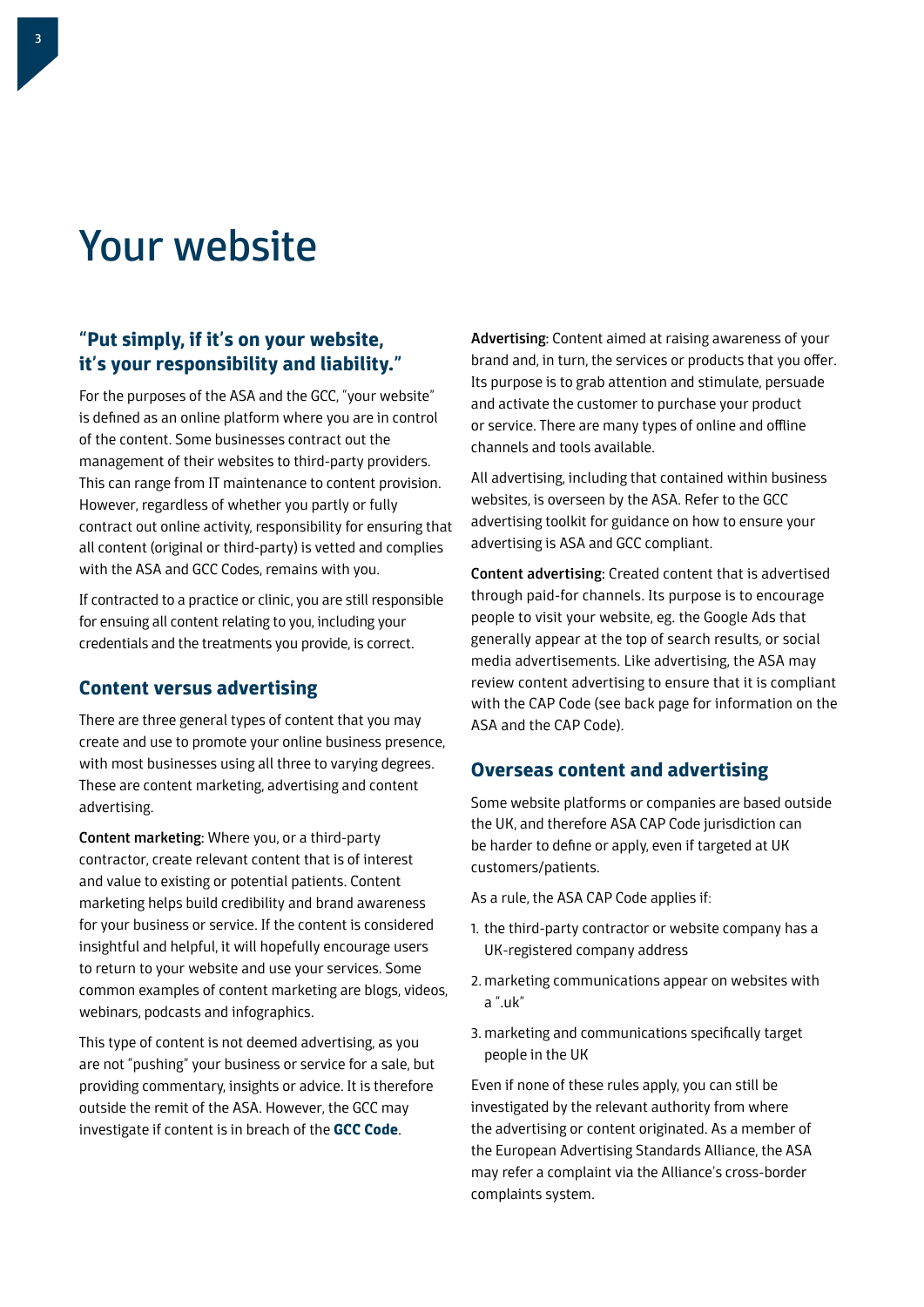### **Chiropractic and medical content**

Any website content that contains medical detail, whether chiropractic in nature or not, can fall under both the ASA CAP Code and the GCC Code. Therefore, it is essential that you ensure content is accurate and compliant with current UK medical practices and the ASA CAP Code on what a chiropractor can advertise (see What treatments can I advertise? on page 7).

Chiropractic content can often originate from outside the UK, especially from the United States and Australia. However, you are still responsible for ensuring all content is compliant with UK medical and advertising practices and guidelines, even if uploaded by a thirdparty contractor.

### **Weblinks to third parties**

If you use weblinks to another website, it is still your responsibility to ensure that the linked content remains compliant with ASA and GCC standards, even if sourced from outside the UK.

By the provision of a weblink, you are essentially "adopting" the content for your business. This is the reason why many websites contain weblink disclaimers. However, this is not a valid reason or excuse to link to content that breaks either the ASA or GCC Code.

### **TIP:**

Date marking each page of your website will help you remember when the content was created, uploaded or revised.

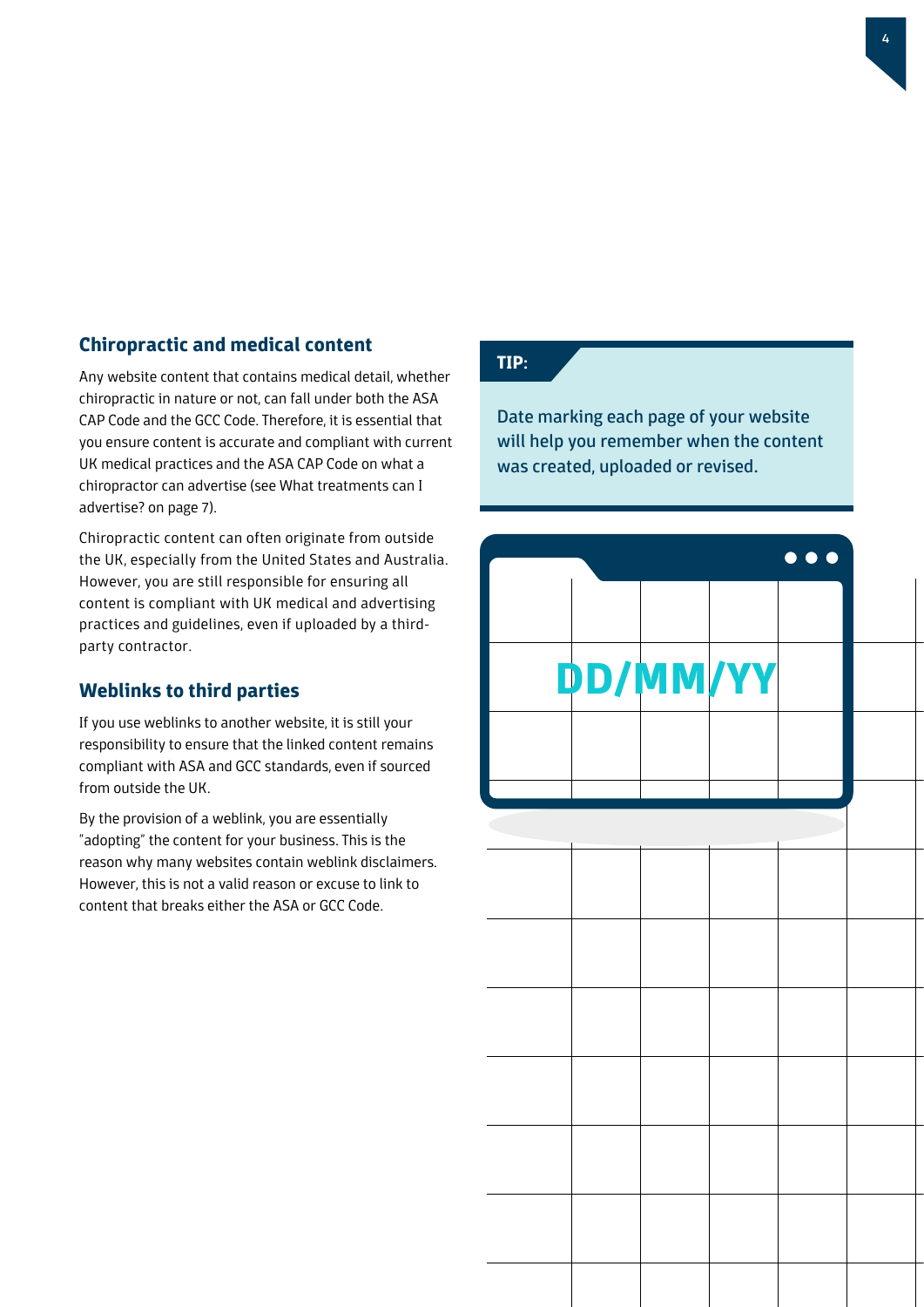### Four rules when creating website content





The business or service being advertised must be legal and comply with all relevant UK laws.

Example: A person cannot advertise or promote themselves as a chiropractor if they are not registered with the General Chiropractic Council. This would be a breach of Section 32 of the Chiropractors Act 1994.



Content should not cause serious or widespread offence, especially in the areas of race, religion, gender, sexual orientation, disability and age.

Example: A chiropractor creates website content looking to attract more female patients to their practice. They state that women are less able to tolerate pain than men. This would likely cause widespread offence to women on the basis of their gender.



Posting false and/or deceptive messages or facts with no grounds or merit to justify the statement.

Example: Chiropractors may treat patients who suffer from multiple sclerosis as a comorbid condition. However, to imply that a chiropractor can "treat multiple sclerosis" would create the false impression that chiropractic is an effective treatment for this condition.



The posting and/or content must not omit facts that may lead a person to believe something that is not true.

Example: A person posts a statement that they "studied chiropractic at university" when they attended the programme for only one day before leaving the course. The statement is correct (they did study chiropractic, albeit for one day) but not truthful, as most people reading that statement would assume the person had completed the programme and qualified as a chiropractor.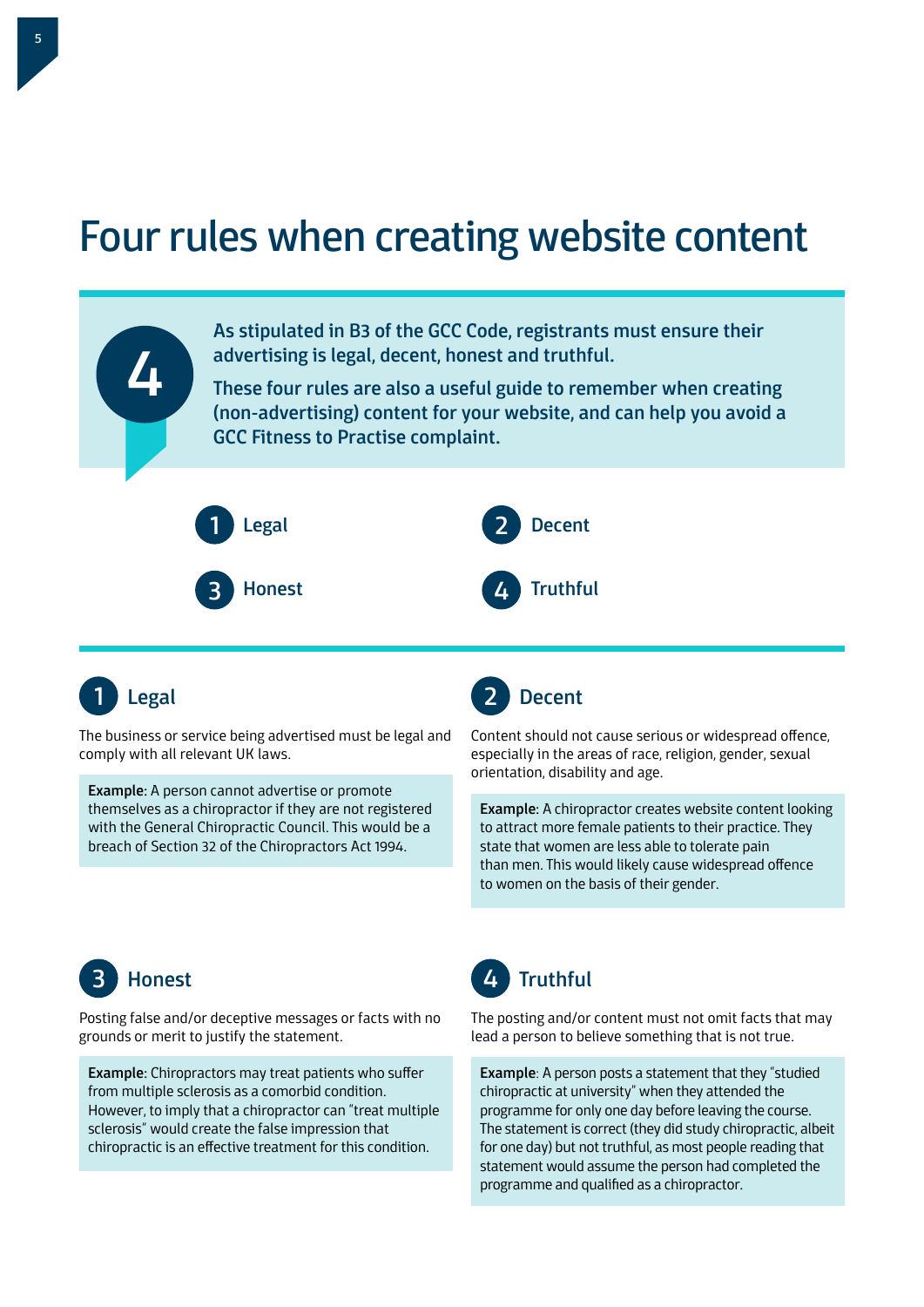As outlined, the guiding principle of the ASA CAP Code, as reflected in B3 of the GCC Code, stipulates that all advertising or promotion must be legal, decent, honest and truthful. However, as healthcare professionals, you have a responsibility to ensure all claims made, be it via advertising, on your website or through social media, do not materially mislead the public and/or patients.

Therefore, throughout the CAP Code, and in supplementary CAP guidance on substantiation of health claims, registrants are required to ensure content aimed at patients and the public is accurate and verifiable, socially responsible and free from misleading claims.



### Accurate and verifiable

Can you provide accurate, verifiable and robust proof for all the claims made about the service or business? If not, it will be deemed as misleading.

Example: A claim of being the "best chiropractor in the UK" can be made only if you have verifiable and independent documentation to justify this statement. If not, the claim is likely to be determined as misleading.



Not depicting, promoting, encouraging or condoning illegal, unsafe or anti-social behaviour.

Example: Discouraging vaccinations or promoting excessive concerns regarding the safety and efficacy of vaccines.



### Misleading Claims

When applying the CAP Code, the ASA's approach is that advertising, direct marketing and/or sales promotions, including those on websites and social media, must not:

- 1) Claim an absolute guarantee of a cure
- 2) Claim that chiropractic treatment is risk-free or safer than other healthcare treatments
- 3) Present anecdotal evidence as being proven or scientific
- 4) Discourage an individual from seeking medical treatment from a general medical practitioner, if appropriate
- 5) Claim that chiropractic care can treat any condition unless that claim is substantiated in compliance with the CAP Code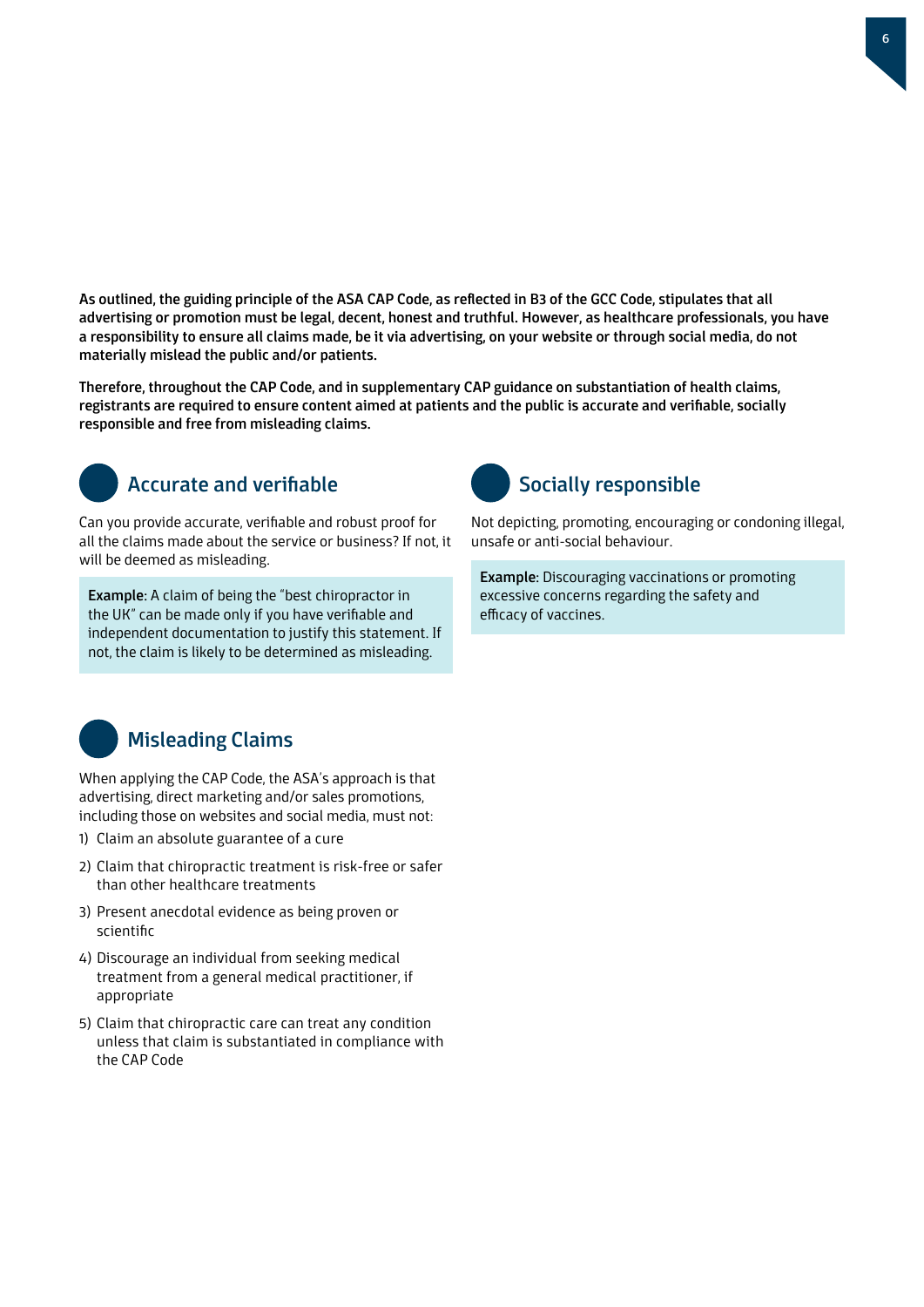## What treatments can I advertise?

In 2017, guidance was produced by the Committee of Advertising Practice on treatments that chiropractors can claim to treat. They are:

| Ankle sprain (short-term management)                                                                                                                          |
|---------------------------------------------------------------------------------------------------------------------------------------------------------------|
| Cramp                                                                                                                                                         |
| Elbow pain and tennis elbow (lateral epicondylitis) arising from associated mus-culoskeletal conditions<br>of the back and neck, but not isolated occurrences |
| Headache arising from the neck (cervicogenic)                                                                                                                 |
| Inability to relax                                                                                                                                            |
| Joint pains (including hip and knee pain from osteoarthritis as an adjunct to core osteoarthritis<br>treatments and exercise)                                 |
| General, acute and chronic backache, back pain (not arising from injury or acci-dent)                                                                         |
| Generalised aches and pains                                                                                                                                   |
| Lumbago                                                                                                                                                       |
| Mechanical neck pain (as opposed to neck pain following injury, ie. whiplash)                                                                                 |
| Migraine prevention                                                                                                                                           |
| Minor sports injuries and tensions                                                                                                                            |
| Muscle spasms                                                                                                                                                 |
| Plantar fasciitis (short-term management)                                                                                                                     |
| Rotator cuff injuries, disease or disorders                                                                                                                   |
| Sciatica                                                                                                                                                      |
| Shoulder complaints (dysfunction, disorders and pain)                                                                                                         |
| Soft tissue disorders of the shoulder                                                                                                                         |

Although these treatments are listed, any promotion, online or otherwise, must still comply with all other CAP Code requirements and the four rules. For example, you cannot promote one of the permissible treatments if you have no experience in undertaking that procedure (the GCC Code, Standard G3: "Chiropractors must work within the limits of their own knowledge, skills and competence.").

The GCC advises all registrants to check the latest Advertising Guidance regarding medical conditions that chiropractors can claim to treat (search: ASA Health Chiropractic), to ensure no updates or amendments have been made that may lead to an ASA or GCC complaint and/or investigation.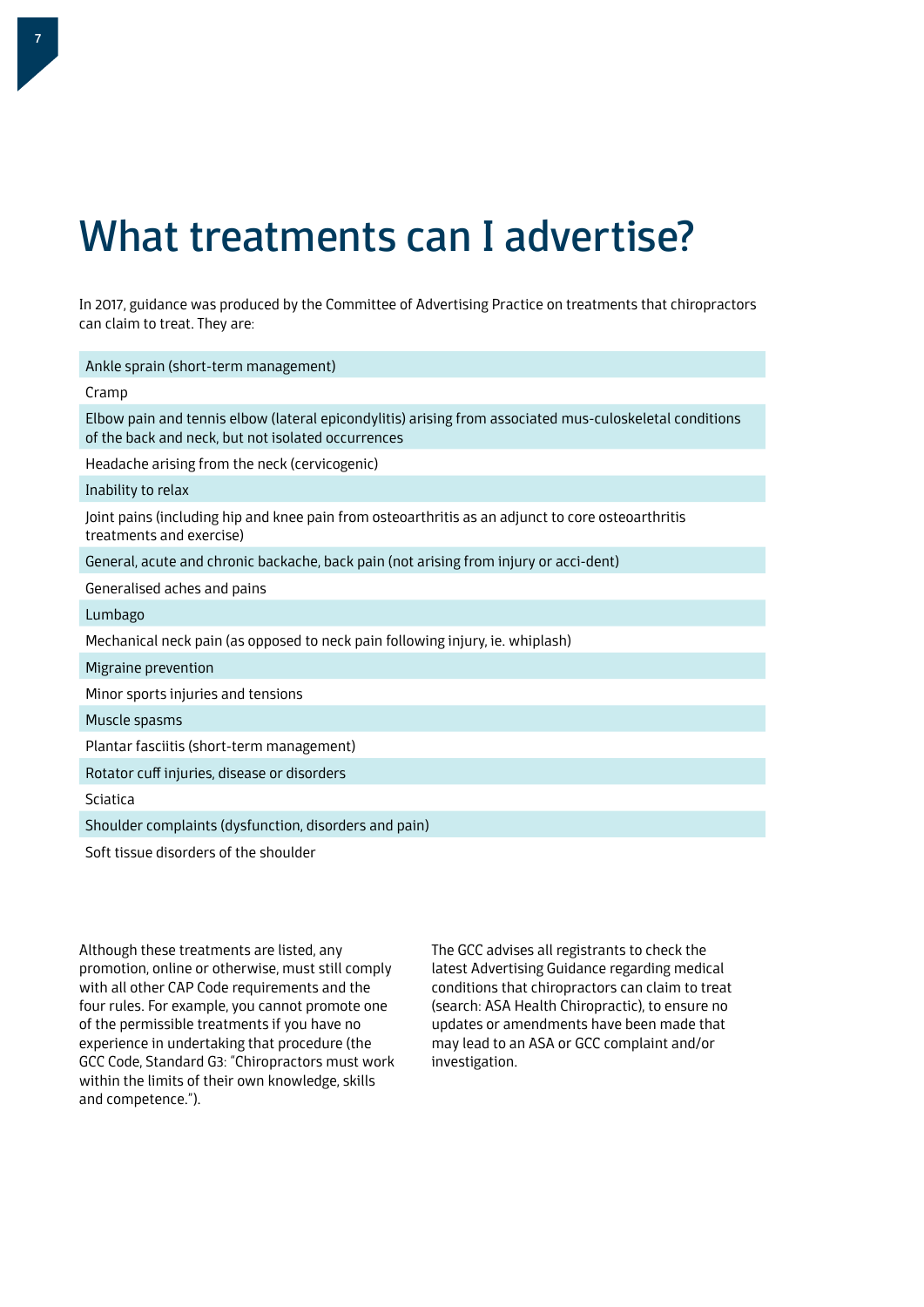### Claims and treatments beyond chiropractic

As outlined on page eight, there is a wide range of conditions for which chiropractors have been trained to diagnose, treat, manage and/or prevent. Furthermore, there is a substantial body of evidence supporting chiropractic treatment for these conditions. These conditions therefore meet the four ASA rules, as outlined on page five.

Beyond these conditions and/or treatments, chiropractors can also provide valuable guidance to patients, helping to improve their overall physical, emotional and social wellbeing. This can include preventative advice, suggesting exercises and routines, helping with posture, and providing general health and wellness advice.

However, the GCC and ASA have received complaints from registrants, the public and organisations when chiropractors have "suggested or implied" that chiropractic can address wider health issues without any credible evidence or substantiation.

One such claim which has received attention and complaints is subluxation, although "innate intelligence", "adjustment", "power that heals a body", "treat the cause and not the symptoms", "long-term chiropractic care can prevent illnesses", and anti-vaccine or protection/ treatment against Covid-19 claims have also been highlighted in complaints. At this time, no verifiable or substantiated research or body of evidence to the CAP Code standards has been produced regarding these treatments or claims.

Regardless of personal belief, theory or philosophy, promotion of these treatments and/or claims can be potentially damaging to patients, as well as affect the trust and confidence in the chiropractic profession with the public, NHS, other medical professions and government. The GCC and ASA have a duty of care to protect the public from unfounded and non-evidenced claims.

### **Covid-19**

Some chiropractors have claimed or implied that spinal adjustment and/or manipulation may protect patients from contracting Covid-19, boosting their immune system and aiding their recovery. The GCC is clear that there is no credible scientific evidence that supports these claims, and chiropractors must not link treatments to Covid-19 in any way. Chiropractors making such claims will be in breach of the requirements set out in the GCC Code, and regulatory action will be taken. Where the GCC sees evidence of such claims, it will act.

#### **Subluxation**

The use of the term "subluxation", and claims that imply subluxations inhibit the body's healing mechanisms and/ or that the body will not function or heal if subluxations are present and chiropractic treatment not provided, cannot be used in the UK as they do not meet ASA CAP Code and GCC standards.

Any claims will be viewed as misleading, as there is no verifiable scientific research or body of evidence to support these claims or theoretical model. See GCC guidance on **[Chiropractic Vertebral Subluxation Complex](http://www.gcc-uk.org/guidance-subluxation)**.

### **Definition of 'body of evidence'**

Any objective claim must be substantiated by available, credible and recognised scientific knowledge. To justify any claims (and it will be incumbent on the registrant to justify these claims), a body of evidence must be presented that meets CAP standards.

A "body of evidence" can include single and double-blind studies and observational human studies. The evidence should normally include one adequately controlled experiential human study, although a controlled observational study may be acceptable in some circumstances. Requirements on methodology, size, duration and nature of the study group must comply with CAP requirements, as well as an objective review of all the data, if the report has not been published in a reputable peer-reviewed journal.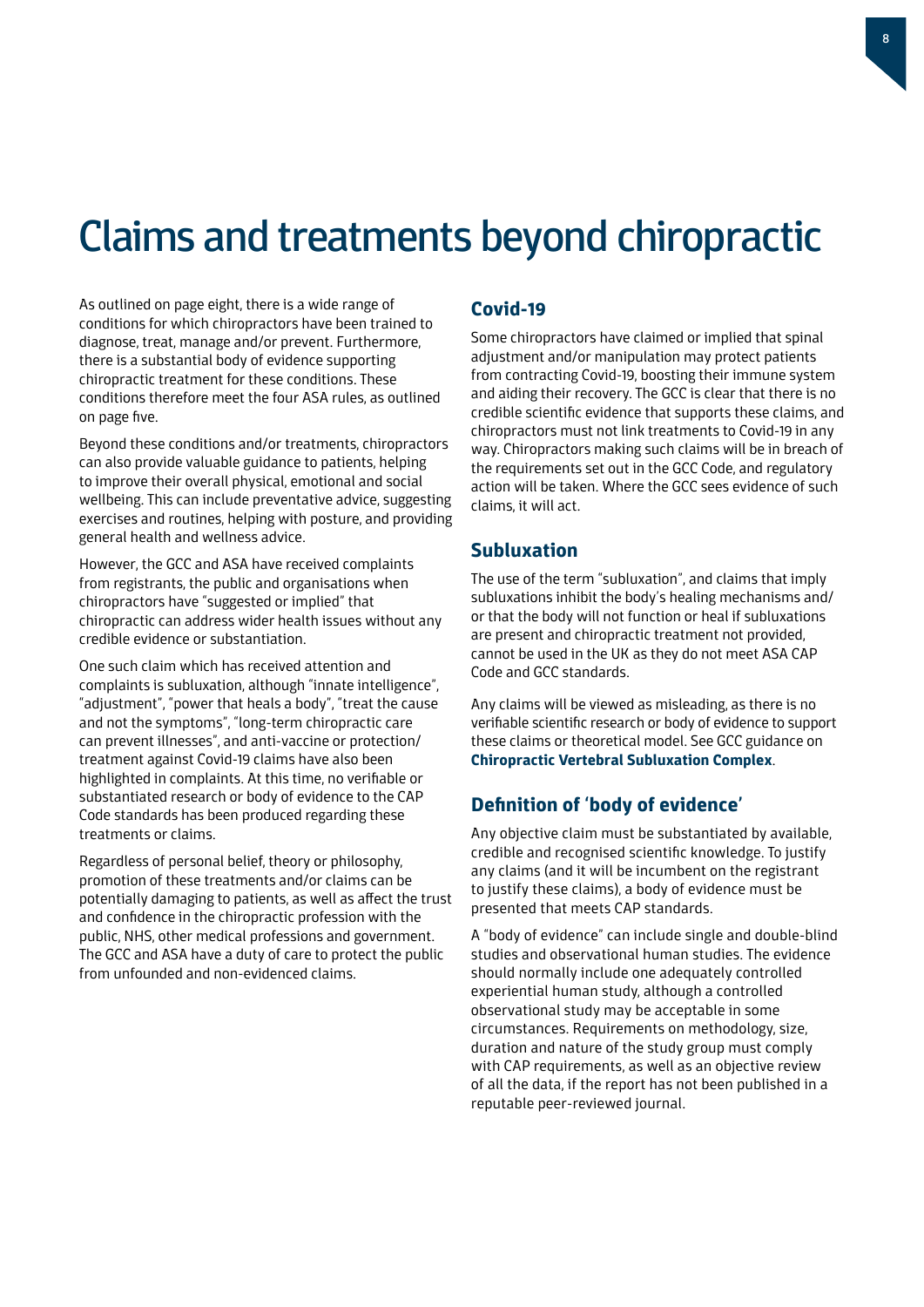# Presenting your credentials

As a chiropractor, you are in the favourable position of being able to state that you are registered with the General Chiropractic Council.

The GCC encourages all registrants to promote their credentials openly, accurately and honestly.

### **When can I state I'm a chiropractor?**

At the time when content is visible to the public, you can state you are a chiropractor if:

- 1) You are listed on the GCC register of chiropractors and your fees are fully paid
- 2) You have not been suspended or removed from the GCC register of chiropractors

If you have changed to non-practising status, your website must clearly highlight your non-practising status.

### **Can I use my 'Doctor' title?**

If you use the courtesy title of Doctor, or its abbreviation Dr or DC, you must state clearly within any public-facing content that you are not a registered medical practitioner, but a Doctor of Chiropractic (DC).

The GCC may undertake a Fitness to Practise investigation where a chiropractor does not clarify they are a Doctor of Chiropractic.

### **Using the GCC "Registered" logo and your registration number**

GCC research has found that the public and patients are reassured when they know that a healthcare professional is regulated. This is seen with general medical practitioners, dentists and pharmacists.



However, public awareness of some regulated professions, such as chiropractors and osteopaths, is lower. The GCC therefore recommends that registrants use the GCC "Registered" logo on printed and online marketing content, where appropriate.

Further assurance of your credentials can be offered by providing your GCC registration number. This allows all potential and existing patients to verify your professional credentials through the GCC **[Find a Chiropractor](http://www.gcc-uk.org/find-a-chiropractor)** search function on the GCC website.

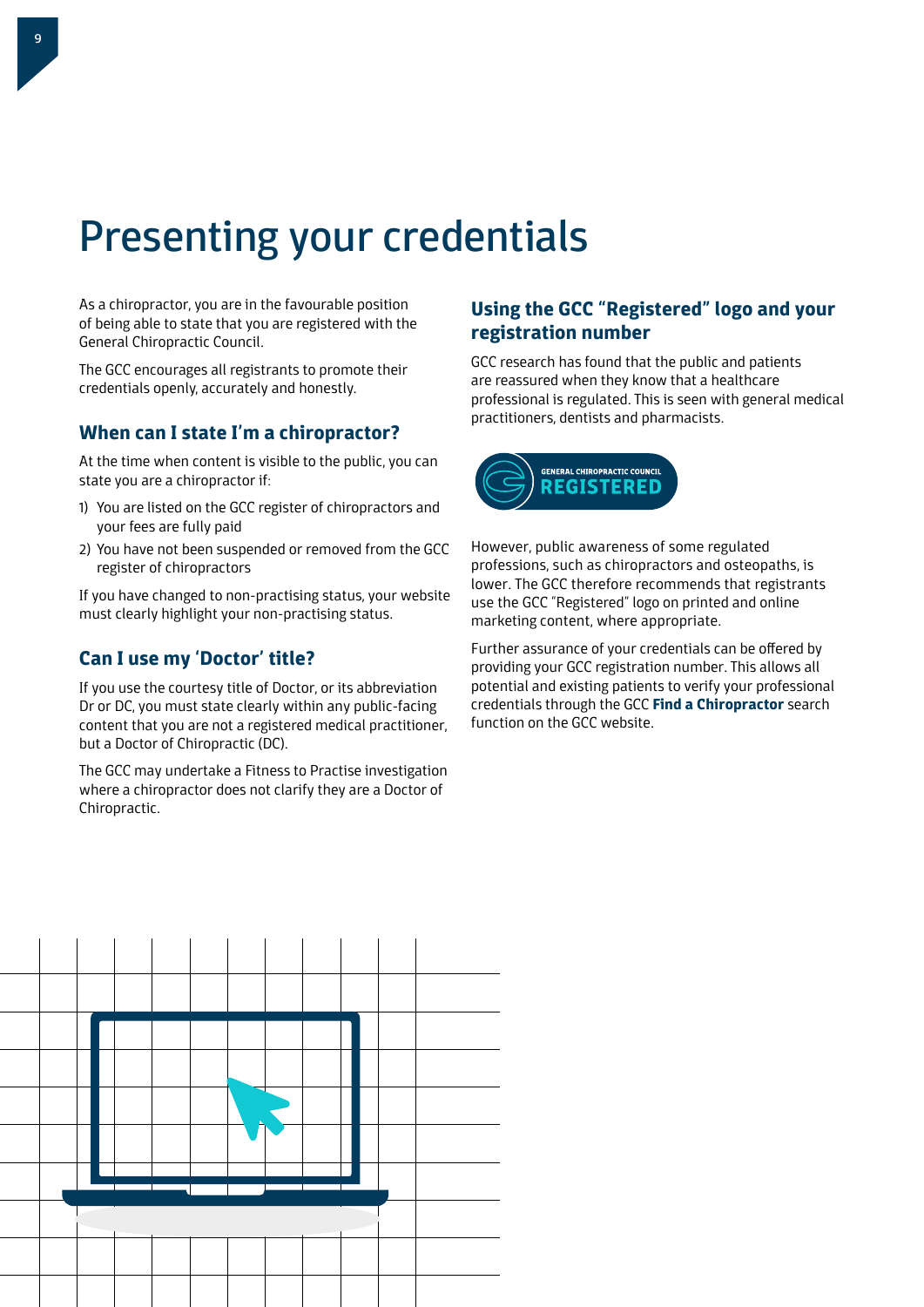### Tips for creating website content